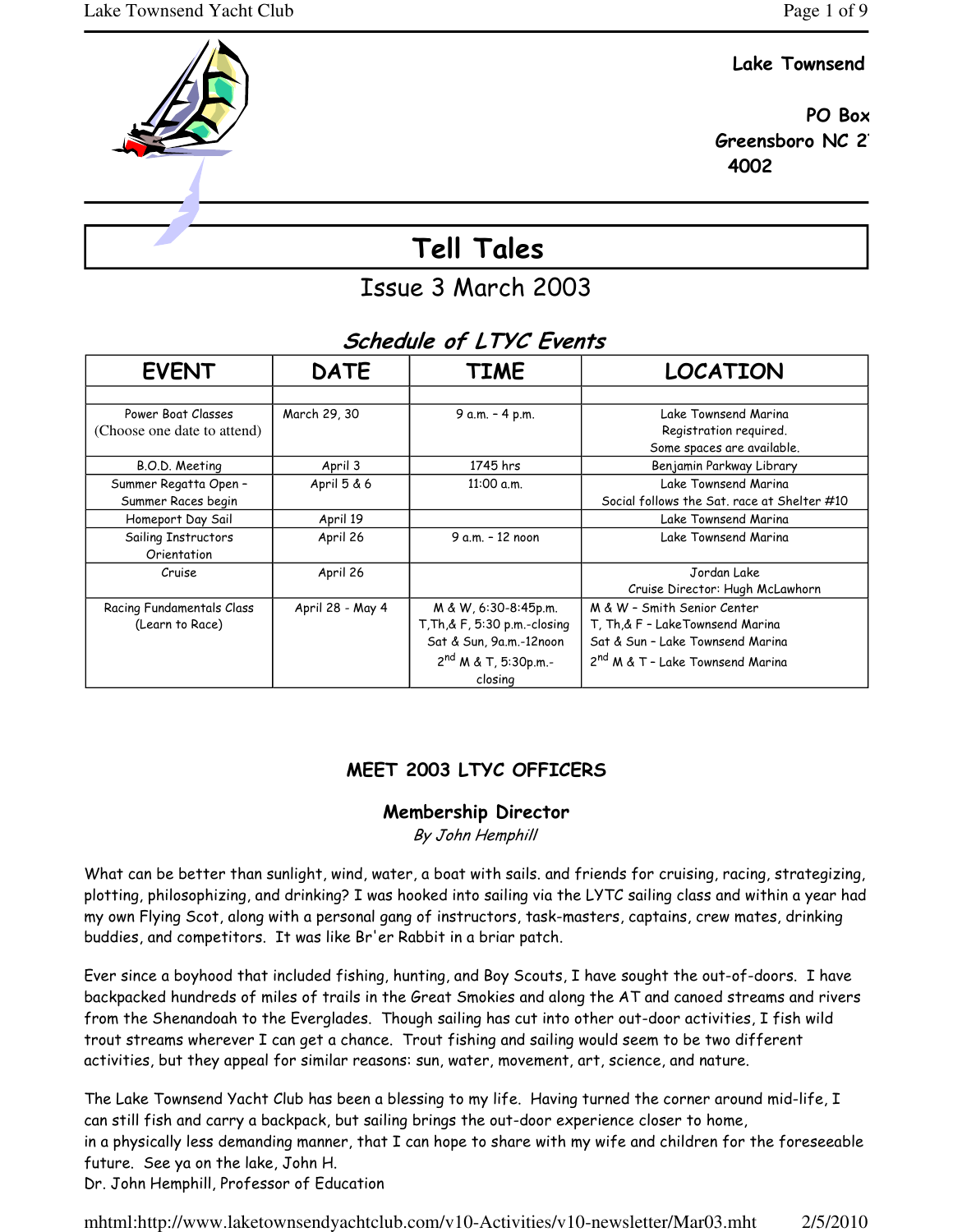The Master said, a good person can see a question from all sides without bias. A small person SEES A QUESTION FROM ONLY ONE SIDE. - CONFUCIUS

### New Flying Scot Sailors By Cary and Ella Wren Ella is Committee Chair for the Mayor's Cup

As a new sailor last year I think everyone will enjoy reading about the adventures of Ella and Cary. The episode below is one of many: More to come.....

We purchased our beloved Scot (Sail # 2262) in the summer of 2001. My wife had crewed on a sailboat several years ago but I had really never done any "real" sailing. After a crash course on the basics of sailing at "J" world in Annapolis, I was hooked. After 3 days of sailing with an instructor I thought to myself that there is nothing to this sailing. We really wrestled with what type of sailboat to purchase. After a lot of deliberations we decided on the Flying Scot. The words "unsinkable", very stable" and "fun to sail" convinced us.

Now for the adventure:

1) After we bought the boat which was in extremely good shape. We really had no clue how to rig this boat. The previous owner gave us the "short course" on rigging. I remembered nothing after we left his driveway with the boat. I thought no problem I can figure this out. NOT!!!!!! We drove to Kerr Lake near Hendersonville NC for our 1st sail. Luckily the "Governor's Cup Regatta" was the same weekend at the same place. We drove up in the parking lot hoping someone would offer assistance. Starling Gunn a long time Flying Scot sailor introduced himself. He graciously and patiently showed us how to rig the boat and gave us a lot of tips. So we were ready to sail. We

launched the boat and kept the boat moving around on the lake, but when it was time to come in, a squall came roaring across the lake. Welcome to

sailing we thought. All the other boats in the regatta were starting to come in and we were struggling for all we were worth to get the boat to the dock. We really didn't do too badly. It only took us about an hour to go 100 yds. Oh well, we learned a little. The following day we sailed somewhat better. We made those last hundred yards in about 45 minutes. We got the boat out of the water and loaded it on the trailer. We were spending the night at the campground and thought we would drive the boat over to the campground with the mast still up. Neither of us could remember any power lines. About the time we were driving all the other sailors were starting to leave to go

home. As we left the lot we came upon some power lines (whoops!!). We pulled over to drop the mast. By this time we had several cars blocked behind us. As I was stepping the mast I really did not consider the trailer was not level, and I lost control of the mast and it got hung up in the trees. Again another Scot Sailor came to rescue (Dave Bachelor).

After a year and half of sailing we've accomplished a lot. We've been in about 15 regattas, met a lot of great people, and slowly but surely we are learning to sail. I could go on and on of the trials and trauma of the past year and half. We love it and cannot wait for the Helmo series to start in early Spring. We hope to even finish the races a little more competitively next year. But the main ingredient of sailing is the people. Without all the

support from so many Scot sailors we probably would not be so excited about sailing and racing. When you see a Carolina Blue Hull with sail # 2262, give us some encouragement we really appreciate it. Thanks, Cary & Ella Wren

A TEARFUL FAREWELL By Dave Thierer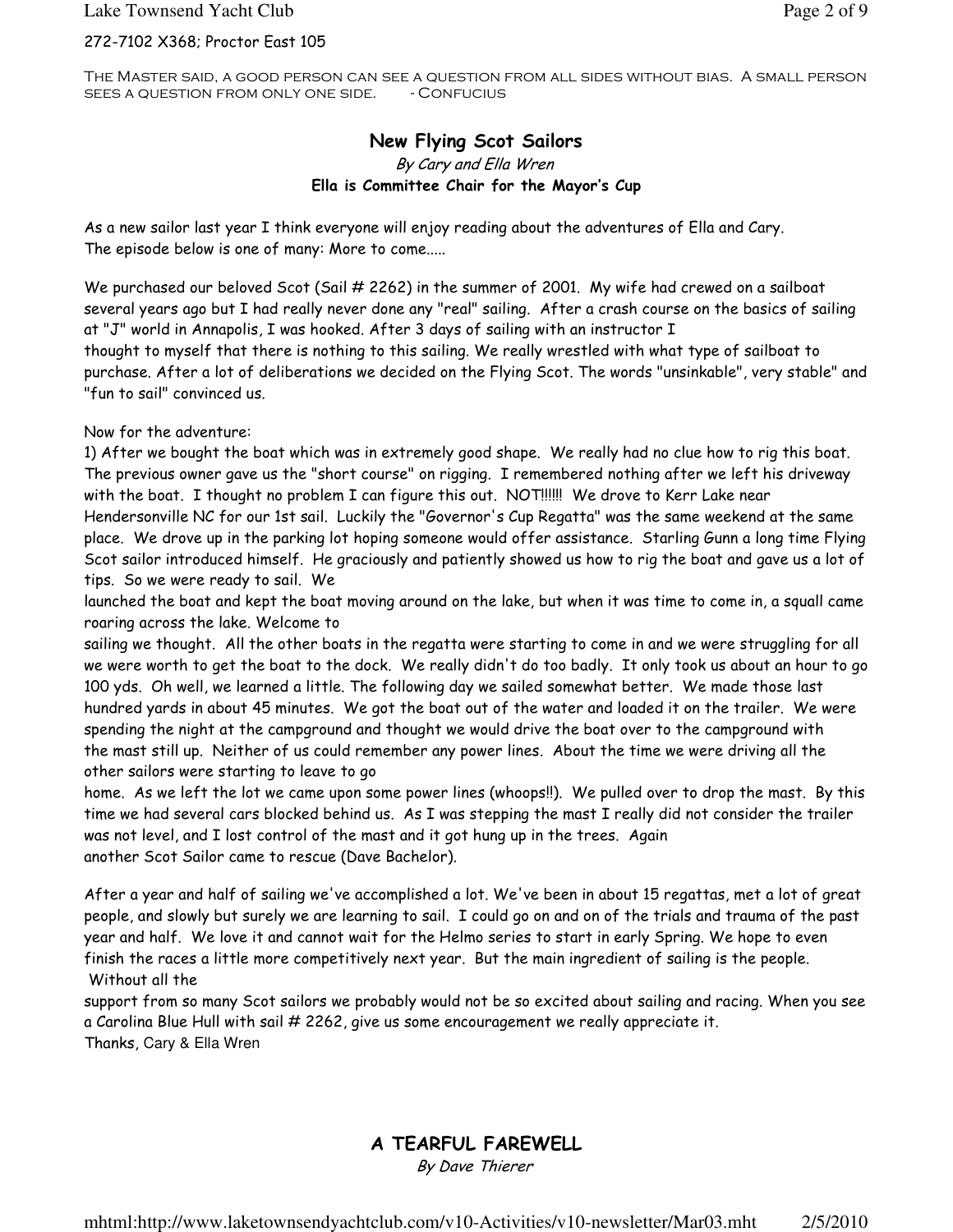#### Lake Townsend Yacht Club **Page 3 of 9** and  $P$  and  $P$  and  $P$  and  $P$  and  $P$  and  $P$  and  $P$  and  $P$  and  $P$  and  $P$  and  $P$  and  $P$  and  $P$  and  $P$  and  $P$  and  $P$  and  $P$  and  $P$  and  $P$  and  $P$  and  $P$  and  $P$  and  $P$

I regret to inform those of you that are unaware, but I'm moving out of the area, and will no longer be able to sail the great waters of Lake Townsend. That's right; I'm loading up the sailboat, and moving to Beverly . . . well not Beverly Hills, but actually Orlando, Florida! Due to my job situation, I have to relocate, but I wanted to take this time to make a public farewell to my fellow sailors, club members and good friends.

Being a member of the Lake Townsend Yacht Club has taught me a lot, and has helped me grow as a sailor. I now know the difference between a "bowline" and a "bowtie!" I have come a long way from an eager student in a LTYC class desperate to get a boat, to the accomplished sailor that I have become. This has all come about from the kindness, knowledge, and generosity of the club members. I have enjoyed crewing for fellow members, serving on the board of directors, and participating in all of the LTYC activities. It was a real blast!

I have come to know many of you personally, and I'm glad to consider you my friends. Many of you (I will not name names as to not offend anyone I may forget to name!) have been real friends, and have really come through for me in many ways – be it in teaching me new sailing skills, in helping me acquire a boat (or two!), or in helping win a race! Some LTYC members have even helped me get ready for my move. I cannot thank you all enough.

I told my wife recently that after living in Greensboro for six years, having a business in town, and all the people I have met here, the hardest part for me is leaving the LTYC and all of the good folks I have met. I want to stay in touch with the club, and I hope those of you who need a contact for Florida sailing will keep in touch with me too. You can e-mail me at **d\_thierer@hotmail.com** - I would love to hear what's happening at the lake, or if you want to check on the Florida sailing scene, just drop me a line!

I look forward to getting back to Greensboro, and sailing at the club sometime in the future! I will always have fond memories of my first yacht club. I bid you all fair winds and following seas! Thanks again for everything!

## LTYC LIFEGUARD CALL

Contributed by Alison Childress

Do you know a Guilford County certified lifeguard? Lake Townsend Yacht Club has an opening for a volunteer to serve as a lifeguard during the first Monday session of each Learn to Sail class in 2003. That first day of each sailing class is held at the Smith Center on Yanceyville Street in Greensboro. The dates of the first day of each sailing class appear below as well as on the LTYC Bulletin Board at the Lake Townsend Marina.

Learn To Sail Classes – 2003

| May 5    | May 19    | June 9      |
|----------|-----------|-------------|
| June 23  | July 7    | July 21     |
| August 4 | August 18 | September 8 |

Please contact Alison Childress at 336-540-0885 (H) or via email at childress@ctwo.net

## RACING NEWS

By Bill Grossie, Commodore

I like to think of the April regatta which begins the summer racing series as the gathering of the local sailing clan. Friends and competitors emerge from the winter hibernation in search of warm summer winds and some cold beer. More than other years this is one spring we are ready for. Looking forward to seeing you out at the lake!

## ANNUAL SAYRA MEETING

Report by Bill Grossie

The annual meeting of the South Annual Yacht Racing Association was held in Columbia, SC this year. John Goodman and I represented LTYC. Eric and Joleen Rasmussen attended representing the Carolina Sailing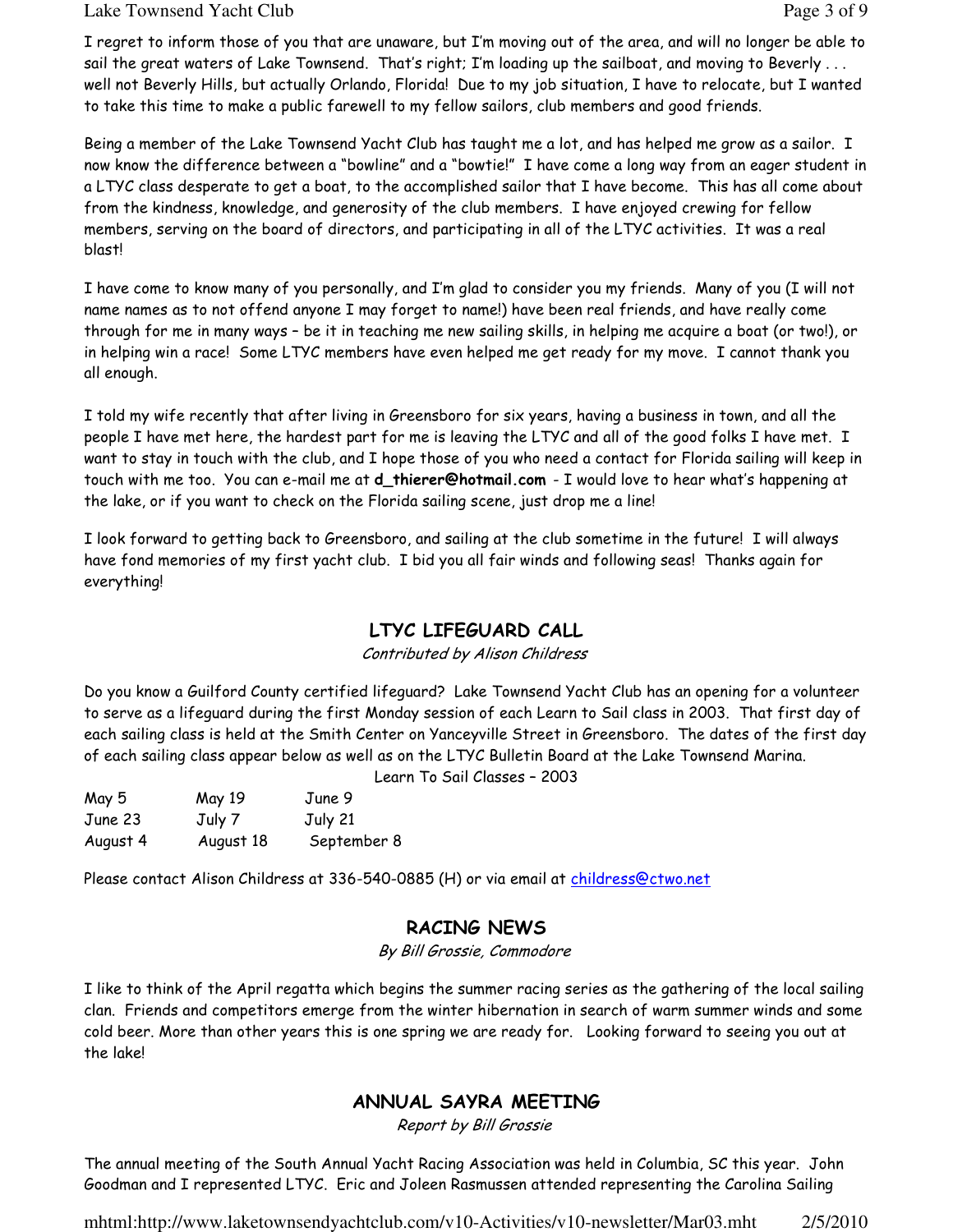#### Lake Townsend Yacht Club **Page 4 of 9** and  $P$  and  $P$  and  $P$  and  $P$  and  $P$  and  $P$  and  $P$  and  $P$  and  $P$  and  $P$  and  $P$  and  $P$  and  $P$  and  $P$  and  $P$  and  $P$  and  $P$  and  $P$  and  $P$  and  $P$  and  $P$  and  $P$  and  $P$

Club. SAYRA is composed of forty-one sailing and yacht clubs and over one hundred individuals. Its mission is the promotion of sailboat racing though sponsoring races, championships and training related to the conduct of races. The meeting started with training on safe race management that emphasized the need for three boats to manage a regatta. The third boat would focus exclusively on the safety of competitors.

Next the "Barstool Regatta" challenged everyone's knowledge of the Racing Rules. Teams of five to six participants were "boats" which advanced based on correctly answering questions on the racing rules. There I learned that Eric Rasmussen really knows the rules, and he was moved from boat to boat to make it fair for all participants.

Saturday began with a General Meeting and an award ceremony for Junior Sailors. Later committee meetings covering Junior Sailing, Judges, Race Management and scheduling allowed participants to voice their opinions on issues facing the sail racing community. An Awards Banquet concluded the day.

On Sunday, the member clubs met to hear and to accept the reports of the committees.

## DEDICATED GIRL SCOUTS

Contributed by Pamela Reynolds

A boat repair and clean up day for LTYC was held at Lake Townsend Marina on Saturday, March 15. Girl Scout Troop 81 lead by Liz Kelleher scrubbed the city owned sailboats with biodegradable cleaner and rinsed them using supplies provided the marina. These Senior Girl Scouts are completing their Smooth Sailing Interest Patch, which they started last summer in Annapolis, Maryland where they took a sailing class on the Chesapeake Bay. They had a wonderful time as they developed sailing skills on Rainbow boats for a weekend. Hats off to this group of dedicated sailors who came out on a cold and damp Saturday morning to scrub-adub:

Laura, Stephanie, Sara, Allie, Caroline, Allison, Melissa, Emily, Elizabeth Lane, Sarah, Alexa, and yes, another Sara! Thank you! Perhaps these ladies would like to come sailing with LTYC sometime at our invitation - when the weather warms up, of course!

## POWERBOAT SYSTEM CLASS Coming Soon!

By Jere Woltz

Lake Townsend Yacht Club will conduct three Powerboat System classes at Lake Townsend Marina. The dates for the classes are Saturday, March 29, and Sunday, March 30. Each one-day, hands-on training class begins at 9:00 am and ends at 4:00 pm each day. The class is designed for club members in their duties as Instructors and Race Support Boat Operators to exercise precision powerboat maneuvering techniques and have a thorough knowledge of how to use a powerboat to assist sailors in rescue procedures. The class will also cover basic understanding and maintenance of outboard motors and boats, VHF radio protocol, and launching, retrieving and storage of the club's equipment. Each participant will be given a basic boating booklet several days prior to the class and asked to complete the study questions before arriving for class. This will let us review information rather than learn it, which leaves more time for boat operation and drills on the water. Registration is required, since only eight (8) students per class can be accommodated. There is no fee for members of the club. Each student is to bring a PFD, lunch and the basic boating booklet. Joleen and Eric Rasmussen, Tom Clark and Jere Woltz are scheduled to be the instructors. Enroll now by contacting Jere Woltz at jerewoltz@worldnet.att.net.

Some spaces are available.

## YOU ARE INVITED!

Contributed by Eric Rasmussen

Carolina Sailing Club invites LTYC members to join them on Saturday, March 29 for a Racing Management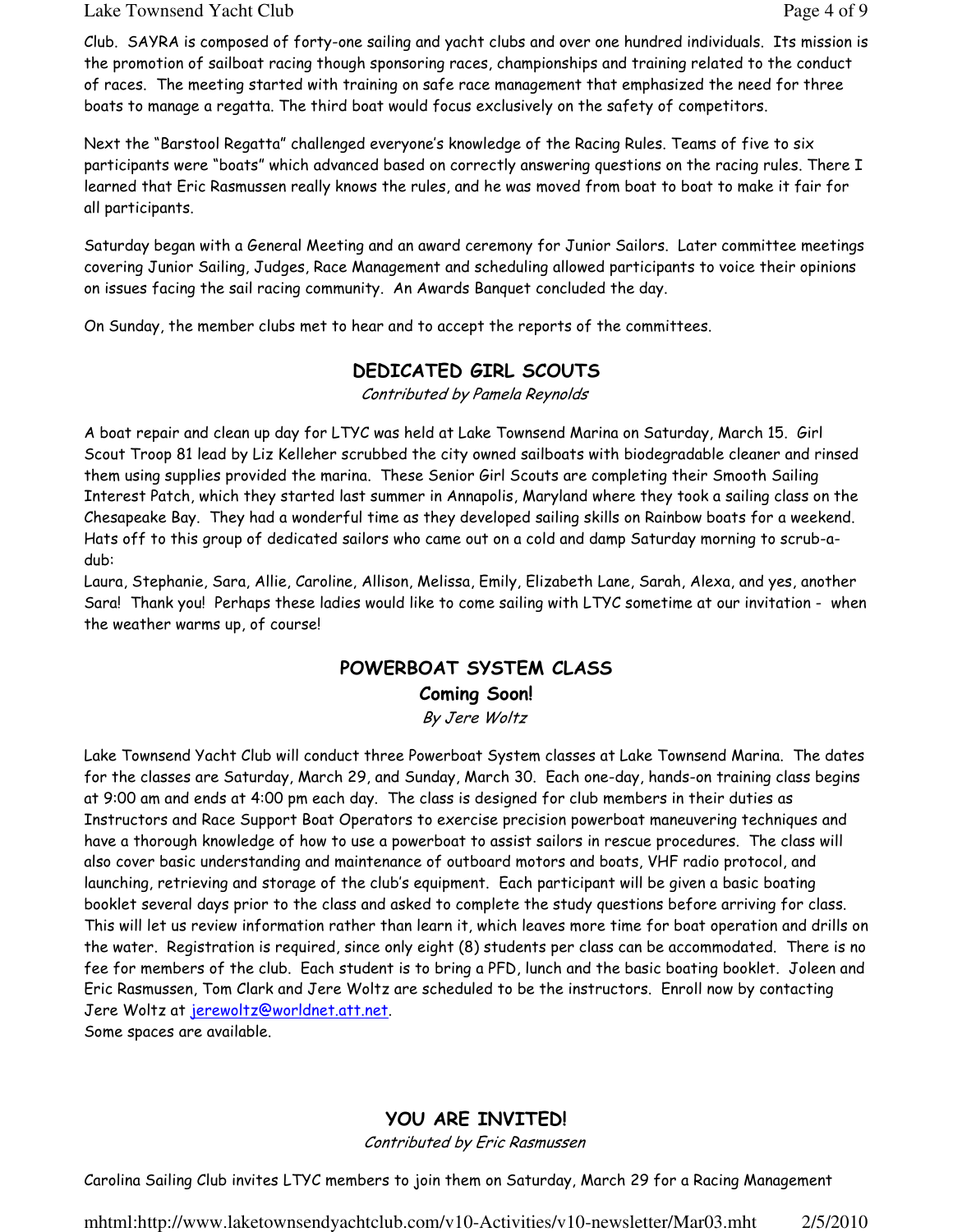#### Lake Townsend Yacht Club **Page 5 of 9** and  $P$  and  $P$  and  $P$  and  $P$  and  $P$  and  $P$  and  $P$  and  $P$  and  $P$  and  $P$  and  $P$  and  $P$  and  $P$  and  $P$  and  $P$  and  $P$  and  $P$  and  $P$  and  $P$  and  $P$  and  $P$  and  $P$  and  $P$

Seminar lead by Burt and Judy Howell followed by a Rules Seminar lead by Bob Bowden. The Howells have experience in training sailors in race management. Burt is a U.S. Sailing Race Officer and a U.S. Sailing Judge. According to the Carolina Sailing Club Web site, which can be reached at http://www.carolinasailingclub.org/events/race\_mgmt\_rules\_seminar\_2003.htm, topics for the Racing Management Seminar will include: RC jobs; RC equipment; choosing, setting and managing race courses; starting systems; things to do before and during the race; finishing, and scoring. The Rules Seminar is important because the rules are pertinent to tactics used in racing. The instructor of the Rules Seminar, Bob Bowden, is a past Commodore and SAYRA and U.S. Sailing Judge. He will assist in the interpretation of the rule book and will provide opportunities for plenty of questions. The seminars will be followed by a barstool regatta to give participants a chance to practice and discuss what they've learned. There is no charge for the seminars which will be held at Meredith College in Raleigh.

Here is the day's schedule:

| Check-in          | 8:30a.m. - 9:30a.m.                           |
|-------------------|-----------------------------------------------|
| Race Mgmt Seminar | 9:30a.m. - 12noon                             |
| Lunch             | 12:00noon - 1:00p.m.                          |
|                   | (brown bag or order from local sandwich spot) |
| Rules Seminar     | $1:00p.m. - 4:00p.m.$                         |
| Barstool Regatta  | 4:00p.m. - 5:00p.m.                           |

Seating is limited, so contact Eric Rasmussen now via email at ejrasmussen@mindspring.com or by phone at (H) 919-732-5410 (Hillsborough, NC). The Web site informs us that the first 50 pre-registered participants will receive a rules in brief card and a Signal Flag Sticker free (an \$11 value)!

> Directions and Location Meredith College Event is in Harris Building Room 214 (2nd floor of building 13 on campus map):

http://www.meredith.edu/visitors/campus-map.htm

#### Directions to campus: http://www.meredith.edu/visitors/directions.htm

Once you arrive on campus, you will want to go past the gatehouse and around the traffic circle to an exit at 9 o'clock on the circle (if you assume you enter the circle at 6 o'clock). Follow the road around to the third driveway on the left (commuter parking). You can park there and then walk across the road following the path to Harris (bldg. 13 on campus map...see link above).

## WANNA NAME SECTION

The February issue of the Lake Townsend Yacht Club invited members to contribute comments about and citations for books, articles, videos, web sites, audiocassettes, movies, and other sources of inspiration or the raising of nagging questions in the mind. You were encouraged to help name the section of the newsletter that will feature these jewels. The search for a section header is on! Here are some suggestions that are on the table:

> Treasures and Talk Sailors Hodgepodge Nautical Tidbits Potpourri From Port Members Corner

We would like more suggestions and votes from YOU! Please contact Pamela Reynolds via email at pfcr4201@aol.com or by phone at (H) 336-856-2908 (Greensboro). You can also begin discussions on the LTYC Web Site in the Message Board.

Here We Go-o-o:

#### Featured Web Site:

The Lake Townsend Yacht Club Web site has a Message Board. This feature is like an email chat room. Users of the message board can register easily with MSN, the sponsor host. Then, we can chat away about various topics, including what to call our Wanna Name Section. When you post an email message on the "board," all other visitors registered with the board can see your posting. Visitors to the message board do not have to be a LTYC member. Reach the Message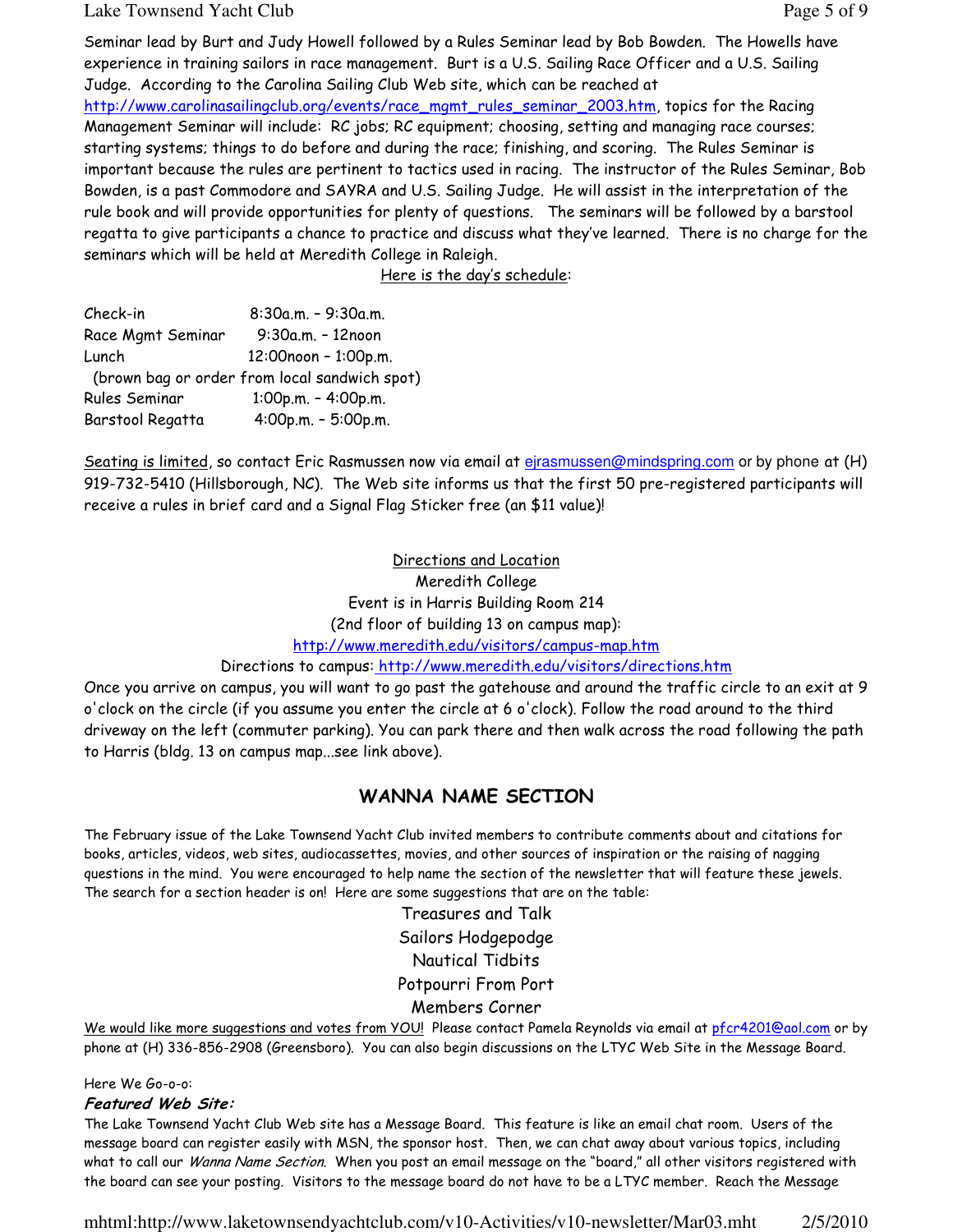#### Lake Townsend Yacht Club **Page 6 of 9** and  $P$  and  $P$  and  $P$  and  $P$  and  $P$  and  $P$  and  $P$  and  $P$  and  $P$  and  $P$  and  $P$  and  $P$  and  $P$  and  $P$  and  $P$  and  $P$  and  $P$  and  $P$  and  $P$  and  $P$  and  $P$  and  $P$  and  $P$

Board by going to the LTYC Web site at http://www.greensboro.com/ltyc. Then, click on "Message Board" which is located in the menu strip on the left side of the LTYC Homeport page (home page). Cheers to LTYC Web site for this nice feature!

- Pam Reynolds

Reference:

Lake Townsend Yacht Club-Greensboro N.C. Retrieved March 11, 2003 from http://www.greensboro.com/ltyc

#### A Good Read:

I am reading (very gradually I may add) the series of historical novels referred to as "The Aubrey/Maturin Novels" written by Patrick O'Brian. These fictional novels are centered on historical facts about the Royal Navy in the eighteenth and early nineteenth centuries during the Napoleonic wars. Captain Jack Aubrey and Stephen Maturin, his ship's surgeon, are two of the primary characters. Their escapades at sea in large, beautiful, and deadly sailing ships are accompanied by an intriguing and devoted friendship. I am enjoying these novels and find it comforting and exciting to have a stack of them waiting for me at the end of a day.

–Pam Reynolds

Reference for the first book in the series:

O'Brian, Patrick. (1970). Master and Commander. William Collins Sons & Co., Ltd. (First published as a Norton paperback in 1990. New York: W.W. Norton & Company.)

#### Potpourri from Port:

You will be happy to know that some of the suggestions for the title of this section (listed above) were born during the enlightening March LTYC Board of Directors meeting. One of your astute officers suggested that *potpourri* could prove to be an interesting word for us to consider. Another officer chimed in that Potpourri from Port had an appropriate ring to it. Lest you think that your representatives to the LTYC Board of Directors spent their meeting time obsessing about flowers and grapes, there is proof that we're on to something!

According to the American Heritage Dictionary of the English Language, a potpourri can be an anthology or a collection of literature, such as stories and poems. I suppose it could be a collection of writings by one author, such as observations and reflections on one's travels, as mentioned in Webster's Third New International Dictionary of the English Language Unabridged, or a collection of writings by different authors. The literary pieces do not have to be closely related to each other, for example an anthology of autobiographies written by women from different places and times or a mixture of records of adventures.

A wonderful trip to take through the history of the development of words and their meanings is a visit to The Oxford English Dictionary. I have used the 20-volume 1989 print edition that you can view in the Reference section of the UNC-G Jackson Library. UNC-G also has access to an online version. This amazing dictionary traces the use of the word potpourri from 1611, when it referred to a stew of meats or hotch-potch, to 1749 when it began being recognized as a mixture of dried petals of different flowers mixed with spices kept in a jar for its perfume, to 1864 when it was a piece of music made up of different airs strung together or a literary production made up of parts brought together using some bond of connection. I remember reading a few pages worth about the word, rose and the many symbolic meanings this word has held throughout the centuries. The word, port began being used to refer to the left-hand side of a ship looking forward or larboard, as opposed to starboard as early as 1543-44. By 1844, Admiralty Order 22 November declared that the word port should be used instead of larboard due to a more marked distinction between the words port and starboard. In 1846, the U.S. Navy Department Notice 18 February declared that the word port would thereafter be substituted for larboard due to the confusion arising from the similar sounds of larboard and starboard.

So, the question posed is this. Are any of you aware of or have you read an anthology of sailing literature? We would like to feature some potpourri (anthologies) in the next newsletter with your help. – Pam Reynolds References:

The American Heritage Dictionary of the English Language (3<sup>rd</sup> ed.). (1996). Boston: Houghton Mifflin Company.

Webster's Third New International Dictionary of the English Language Unabridged (1993). Springfield, MA: Merriam-Webster, Inc.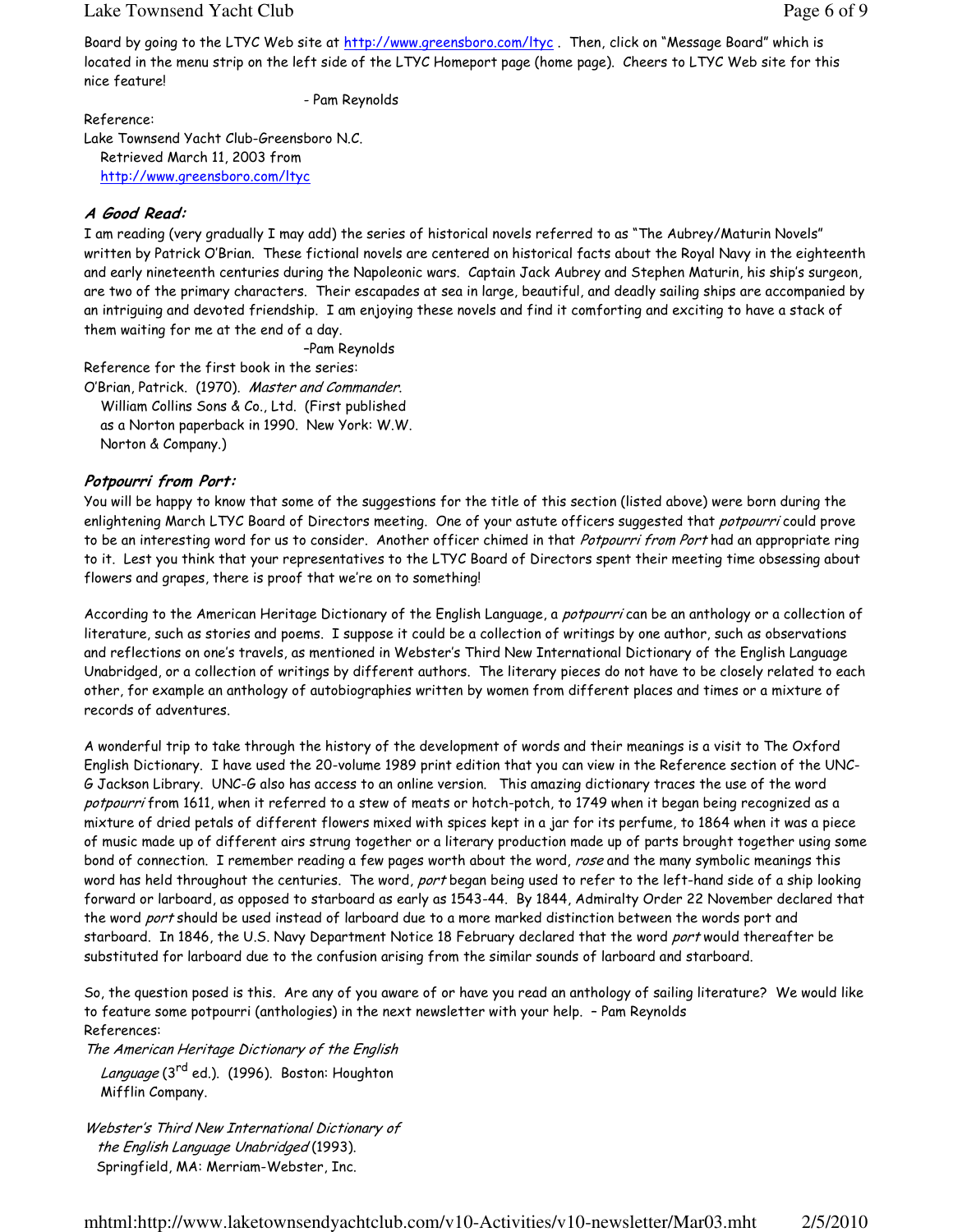Lake Townsend Yacht Club **Page 7** of 9

Simpson, J.A. & Weiner, E.S.C. (Eds.). (1989). The Oxford English Dictionary (2<sup>nd</sup> ed., Vols. 1-20). Oxford: Clarendon Press, Oxford University Press.

#### For Sale

American 14.6 Sailboat Fiberglass construction with anodized spars, Harkin blocks, fiberglass-weighted centerboard, kick up rudder, and Dacron sails, and galvanized trailer with mast stanchion can seat four adults. See the boat at: sailingsource.com/americansail/default.htm or call Randee Drake at 336 586-0181 or email kb4qqj@mindspring.com \$1000.00

#### For Sale

1984 Merit 22' Sloop rigged cruiser/racer. Double reefed main, jib, Genoa (150?), Marine VHF with masthead antenna, depth meter, knot log, & compass, Bow Pulpit, Stern Rails & lifelines,. Boarding ladder. Camper pop-top hatch with canvas, Vee-berth, settee, dinette, porta-pottie, Custom cockpit cover, trailer, 6 HP outboard. Placed First in LTYC 2000 & 2001 Saturday & Sunday Summer Race Series. Good condition can be viewed on lot at Lake Townsend. Tom Clark (336) 584-5767.

#### For Sale

MIRAGE 5.5……………………..

Good to excellent condition…..everything works….no surprises!!! 2 main sails, 1 working jib, 1 storm jib, all in good shape new halyards led back to the cockpit, set up for single handing. 2 new batteries….all electricals work. 3hp Johnson outboard…..has never let me down! Trailer in good condition with good tires and a spare set of tires and wheels. Many more options included………………………..\$3,750

Contact…. George Bageant…(h) 336-629-2750, (b) 336-626-1966 or gbageant@hotmail.com

#### For Sale

16' Mistral & Trailer North Sails, Swing keel & rudder, Compass Easy to Sail \$1,500.00 Call Dave Varsik 336 712-9668

#### For Sale

Hobie 16, Light Blue with Tequila main sail and white Jib. Black mesh Trampoline, Ariba hiking stick, dual trapeze, telecat wind indicator, carpeted side rails, galvanized trailer with boom box, many misc repair parts, and extras. \$900.00. Phil Leonard H 336 643-0913, W 800 948-0827

Email pleonard@emorywilson.com, or cpleonard@msn.com

#### Looking to Buy!

Looking to buy a Flying Scot, in good to very good condition. Call Phil Leonard: W 800 948-0827, H 336 643-0913.

| Lake Townsend Yacht Club Help Lines |                          |  |
|-------------------------------------|--------------------------|--|
| Commodore:                          | <b>Bill Grossie</b>      |  |
|                                     | 336 643-1730 R           |  |
|                                     | wgrossie@infi.net        |  |
| Races:                              | <b>George Bageant</b>    |  |
|                                     | 336 629-2750 R           |  |
|                                     | 336 626-1966 B           |  |
|                                     | gbageant@hotmail.com     |  |
| <b>Sailing Classes:</b>             | <b>Alison Childress</b>  |  |
|                                     | 336 540-0885             |  |
|                                     | childress@ctwo.net       |  |
| <b>Cruising:</b>                    | <b>Hugh McLawhorn</b>    |  |
|                                     | 336 627-0056 R           |  |
|                                     | footinpa@hotmail.com     |  |
|                                     | kmmclawhorn@netscape.net |  |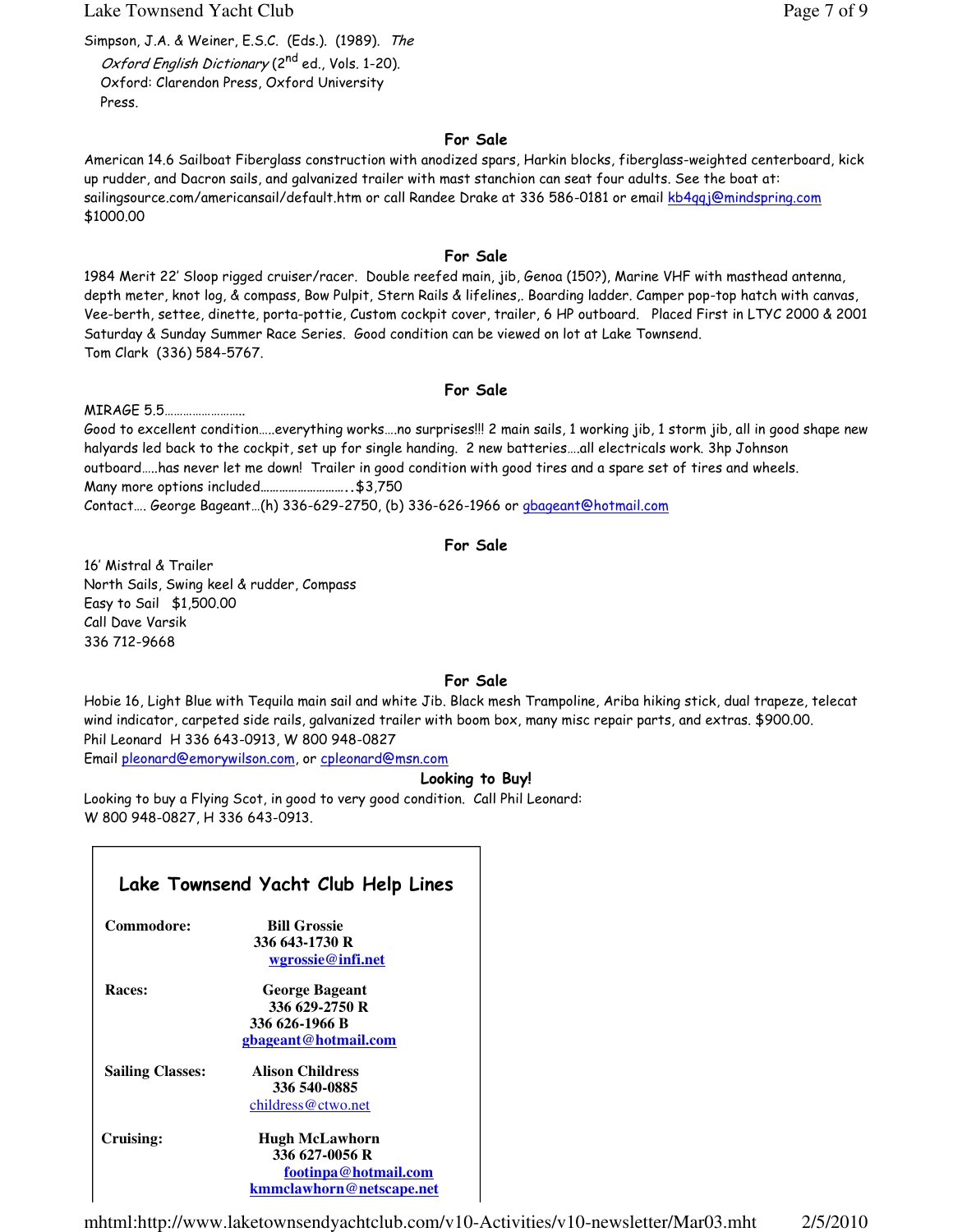## Lake Townsend Yacht Club Page 8 of 9

| <b>Membership:</b>                                                                                                                     | John Hemphill<br>336 449-9229 R<br>hemphillj@gborocollege.edu         |
|----------------------------------------------------------------------------------------------------------------------------------------|-----------------------------------------------------------------------|
| Newsletter:                                                                                                                            | Pamela Reynolds<br>336 856-2908 R<br>pfcr4201@aol.com                 |
| <b>Social:</b>                                                                                                                         | <b>Eric Borland</b><br>336 342-6230 R<br>bkrguy@earthlink.net         |
| <b>LTYC Website:</b><br><b>SAYRA Website:</b><br>(South Atlantic Yacht Racing Association)<br><b>U.S. Sailing Association Website:</b> | www.greensboro.com/ltyc<br>www.sayra-sailing.org<br>www.ussailing.org |